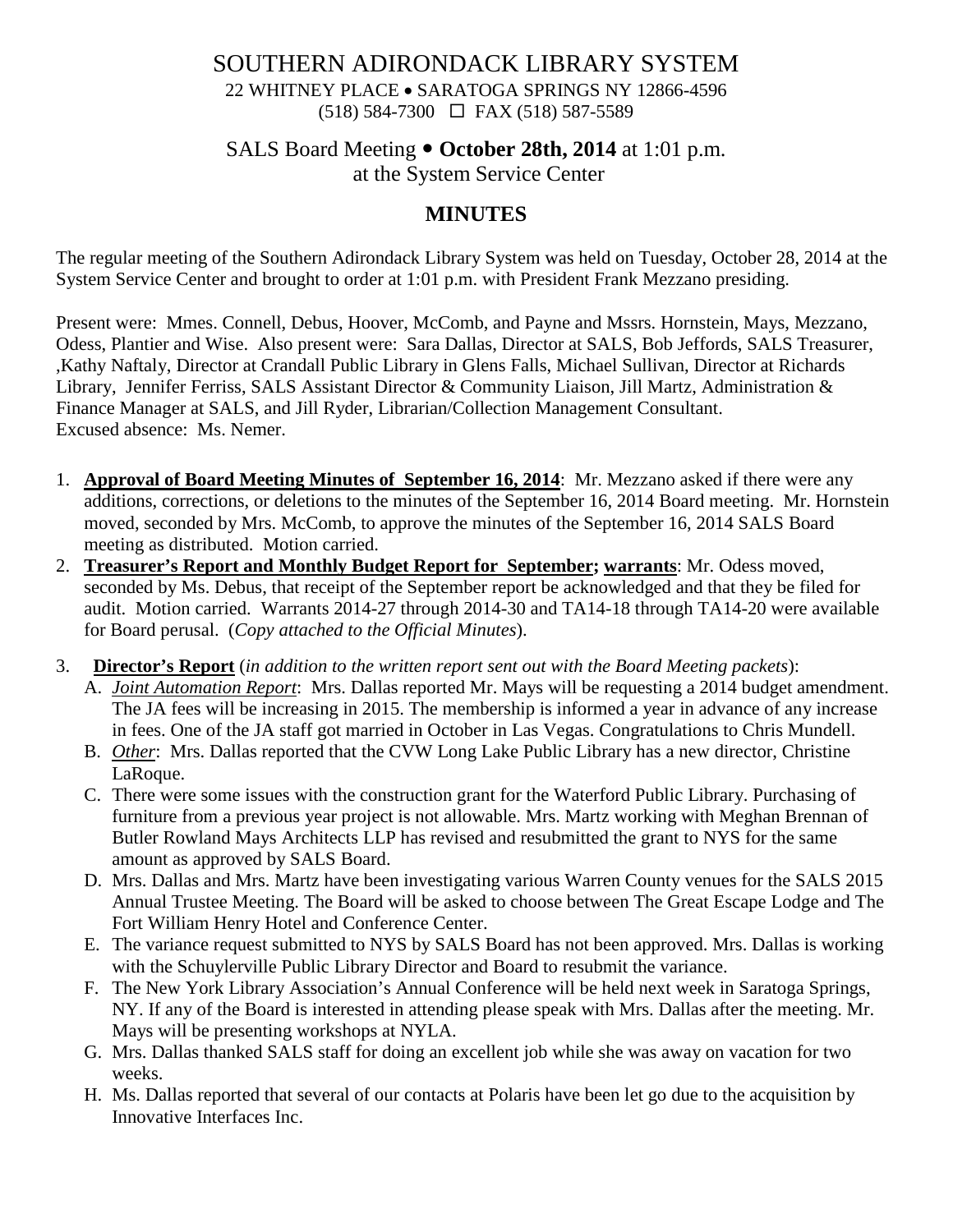#### *SALS Board Meeting Minutes, October 28, 2014……………………………………………………..……..2*

#### 4. **Committee Reports**:

- A. *Audit & Finance*: The 2015 Budget was presented at the September SALS Board Meeting and was distributed to all SALS member libraries for comment. No comments were received. Mr. Wise moved, seconded by Ms. Hoover that the 2015 SALS Budget be approved as presented. Motion carried. Mr. Jeffords presented a budget amendment to the 2014 SALS Budget due to additional income and expense of NYS Grant-In-Aid of \$700. Ms. Debus made a motion to approve the amendment, seconded by Mr.Odess. Motion carried.
- B. *Building*:

1. Munter Enterprises will be here this week to do the masonry project in the computer room. 2. SALS has been approached by a neighbor to install a replacement fence on the south side of the vacant lot. The neighbor will be responsible for maintenance and any liability associated with the project. 3. SALS was paid \$50 to park the Batchellor Mansion Inn's bucket truck in the parking lot for the

weekend.

4. Mr. Mays would like to schedule a meeting of the Buildings Committee to review and revise the NYS Library Construction SALS procedures.

- C. *Bylaws Committee*: Ms. Debus discussed changes, deletions and corrections to the first 3 sections of the by-laws. She will continue to present suggested revisions by section at subsequent meetings. When the review is complete, a draft will be presented.
- D. *Central Library Aid and Services*: No report.
- E. *County Aid Coordinators*: Mr. Mezzano (Hamilton County Coordinator) reported that the Hamilton County will be the same as 2014 No change is anticipated for Warren or Saratoga County Aid.
- F. *Library Services:* SALS Challenge Grants have been distributed to the member libraries.
- G. *Personnel*: No report.
- H. *Trustee Nominating:* No report.

#### 5. **Unfinished Business :**

A. *Approve proposed 2015 budget*: see Audit and Finance Committee report.

B. *Review, discuss, approve policies*: Three policies, after being reviewed by the SALS Attorney were distributed to the SALS Board members electronically for their review. Discussion and comments were shared and it was determined the Workplace violence and Harassment policy need some language refinement to make them consistent. Mrs. McComb moved, seconded by Mr. Hornstein that the Conflict of Interest Policy be approved. Motion carried with one opposition (Mr. Odess). The policy and questionnaire will be sent to all SALS Board Members and SALS staff for signatures.

C. *SALS Annual Trustee Meeting*: The SALS Board voted by show of hands to hold the Annual meeting at The Fort William Henry Hotel and Conference Center.

#### 6. **New Business:**

- A. *Letter of Engagement from Flynn, Walker, Diggin CPA, P.C.:* Ms. Debus made a motion to authorize the SALS President and Treasurer to sign the engagement letter, seconded Mr. Odess. Motion carried. It was suggested that next year, a Request for Quote proposal be distributed to other firms.
- B. *Approve proposed 2014 JA Budget Amendments*: Mr. Mays moved, Seconded by Ms. Debus that the JA Budget amendments to increase professional fees \$6,100 and hardware maintenance \$5,000 to be drawn from the JA general cash reserve. Motion carried.
- C. *Request to add Krista Conrick to SALS Outreach Advisory Committee***:** Mr. Odess moved, seconded by Ms. Payne that Krista Conrick from WSWHE BOCES be appointed to the SALS Outreach Advisory Committee.
- D. *Cash Management Service Resolution*: This was available for Board perusal. Mr. Jeffords explained it was so the he could access the Saratoga National Bank accounts online. It would allow him to view banking information and transfer between accounts. The resolution will need to be voted on at the November 18, 2014 Board meeting.
- 7. **Director's Council Report**: no report
- 8. **Announcements**: